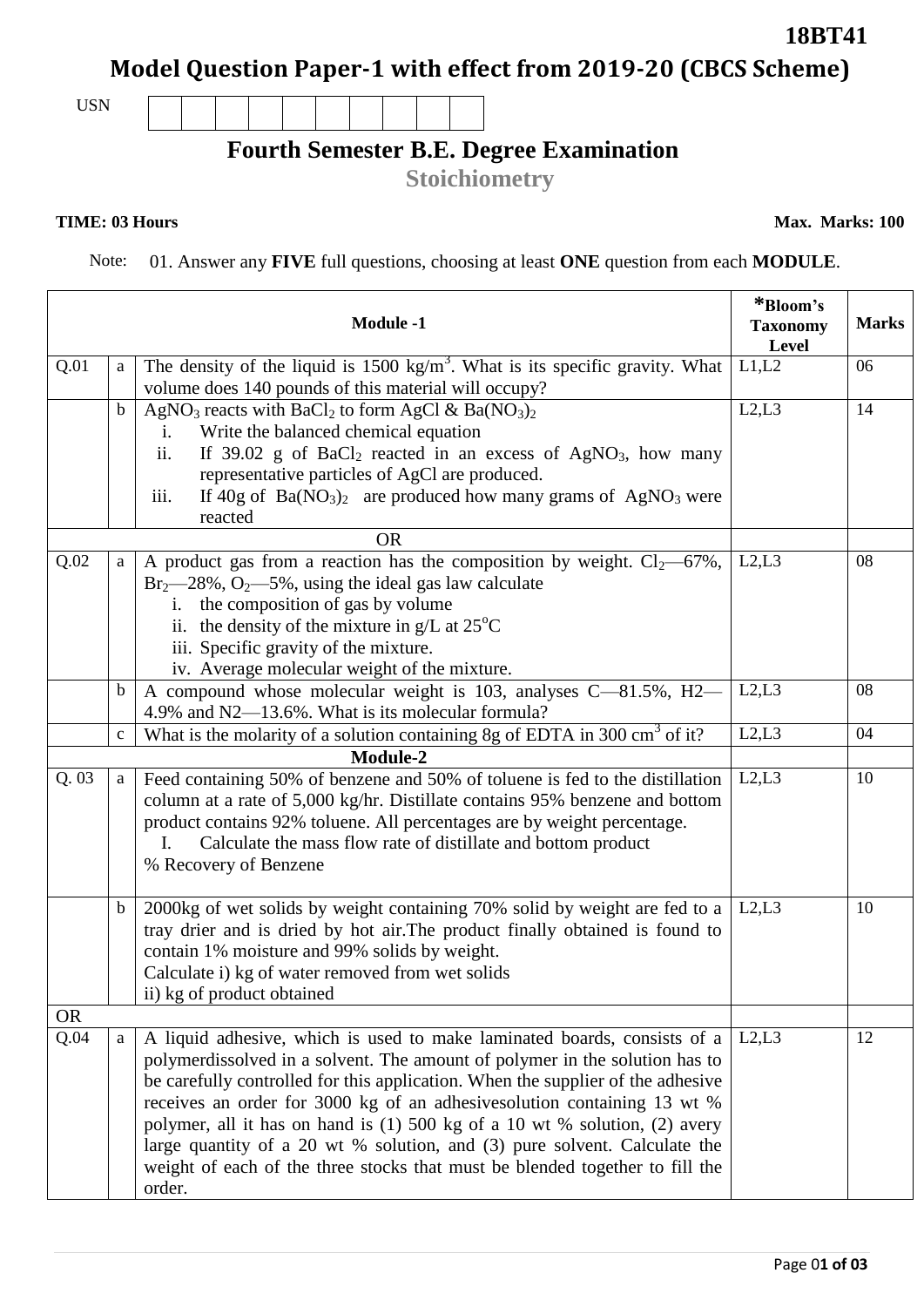|       |              |                                                                                                                                                                                                                                                                                                                                                                                                                                     | 18BT41   |    |
|-------|--------------|-------------------------------------------------------------------------------------------------------------------------------------------------------------------------------------------------------------------------------------------------------------------------------------------------------------------------------------------------------------------------------------------------------------------------------------|----------|----|
|       | b            | A single effect evaporator is fed with 10000 kg / h of weak liquor<br>containing 15 % caustic by weight and is concentrated to get thick liquor<br>containing 40 % by weight caustic. Calculate:<br>(a) kg / h of water evaporated and<br>(b) $\text{kg}/\text{h}$ of thick liquor                                                                                                                                                  | L2, L3   | 08 |
|       |              | Module-3                                                                                                                                                                                                                                                                                                                                                                                                                            |          |    |
| Q.05  | a            | Explain the importance of recycle and bypass using block diagram.                                                                                                                                                                                                                                                                                                                                                                   | L1,L2    | 08 |
|       | $\mathbf b$  | Fresh juice contains $12\%$ solids & the rest water. It is concentrated to contain<br>42% solids. The evaporator is bypassed with a fraction of fresh juice. Juice<br>that enters the evaporator is concentrated to 58% solids and is mixed with<br>bypassed juice to achieve the desired concentration. Calculate the amount of<br>concentrated juice per kg of fresh juice.                                                       | L2, L3   | 12 |
|       |              | <b>OR</b>                                                                                                                                                                                                                                                                                                                                                                                                                           |          |    |
| Q.06  | a            | The gross heating value of gaseous propane $(C_3H_8$ at 298 K is 2219.5 kJ/mol.<br>Calculate its net heating value considering latent heat of water vapour at<br>298K is 2442.5 kJ/kg obtain the amount of water from reduction.                                                                                                                                                                                                    | L1,L2,L3 | 08 |
|       | $\mathbf b$  | Write a note on types and characteristics of fuels and biofuels                                                                                                                                                                                                                                                                                                                                                                     | L1,L2    | 12 |
|       |              | Module-4                                                                                                                                                                                                                                                                                                                                                                                                                            |          |    |
| Q. 07 | a            | Define the following                                                                                                                                                                                                                                                                                                                                                                                                                | L1,L2    | 03 |
|       |              | Heat of reaction ii) Heat of formation iii) Heat of combustion<br>$\mathbf{i}$                                                                                                                                                                                                                                                                                                                                                      |          |    |
|       | $\mathbf b$  | The temperature of $O_2$ is raised from 350 K to 1500K. Calculate the amount<br>of heat that must be supplied for raising the temperature of 1 kmol of $O_2$ using $C_p$ data given. $C_p = 26.0257 + 11.7551 \times 10^{-3}$ T - 2.3426 x $10^{-6}$ T <sup>2</sup> -<br>$0.5623 \times 10^{-9}$ T <sup>3</sup> kJ/mol K.                                                                                                           | L2, L3   | 10 |
|       | $\mathbf{C}$ | Calculate the heat of formation of methane gas from the following heat of<br>combustion data.<br>$CH_4(g) + 2O_2(g)$ $ CO_2(g) + 2H_2O$ (1) $\Delta H_{298}$ = -890.94 kJ<br>$C(g) + O_2(g)$ $\longrightarrow$ $CO_2(g)$ $\Delta H_{298} = -393.78 \text{ kJ}$<br>$H_2(g) + 1/2O_2(g)$ $H_2O(1)$<br>$\Delta H_{298} = -286.03 \text{ kJ}$                                                                                           | L2,L3    | 07 |
|       |              | <b>OR</b>                                                                                                                                                                                                                                                                                                                                                                                                                           |          |    |
| Q.08  | a            | A stream flowing at a rate of 15000 mol/hr containing 25 mol% $N_2$ and 75<br>mol% $H_2$ is to be heated from 298 K to 473 K. Calculate the that must be<br>transferred using Cp data given below , $Cp = a + bT + cT^2 + dT^3$ kJ/mol K<br>$b \times 10^{-3}$<br>$C \times 10^{-6}$<br>$dx 10^{-9}$<br>Gas<br>a<br>29.5909<br>$-5.41$<br>13.1829<br>$N_2$<br>$-4.968$<br>28.6105<br>$-0.1476$<br>0.769<br>H <sub>2</sub><br>1.0194 | L2, L3   | 10 |
|       | $\mathbf b$  | Calculate the standard heat of formation of n-propanol liquid using the<br>following data:<br>Standard heat of formation of $CO2(g) = -393.51 \text{ kJ/mol}$<br>Standard heat of formation of $H_2O = -285.83$ kJ/mol<br>Standard heat of Combustion of n-propanol $[C_3H_7OH]$ (1) = -2028.19 kJ/mol                                                                                                                              | L2, L3   | 10 |
|       |              | Module-5                                                                                                                                                                                                                                                                                                                                                                                                                            |          |    |
| Q.09  | a            | Explain the different downstream process involved in production of Ethanol.                                                                                                                                                                                                                                                                                                                                                         | L1,L2    | 10 |
|       | $\mathbf b$  | Write a note on development of bioprocess technology.                                                                                                                                                                                                                                                                                                                                                                               | L1,L2    | 10 |
| Q. 10 | a            | <b>OR</b><br>Explain with an example, the process flow sheet and unit operations involved<br>in bioprocess industry.                                                                                                                                                                                                                                                                                                                | L1,L2    | 10 |
|       | $\mathbf b$  | Explain the different downstream process involved in production of<br>Pencillin.                                                                                                                                                                                                                                                                                                                                                    | L1,L2    | 10 |